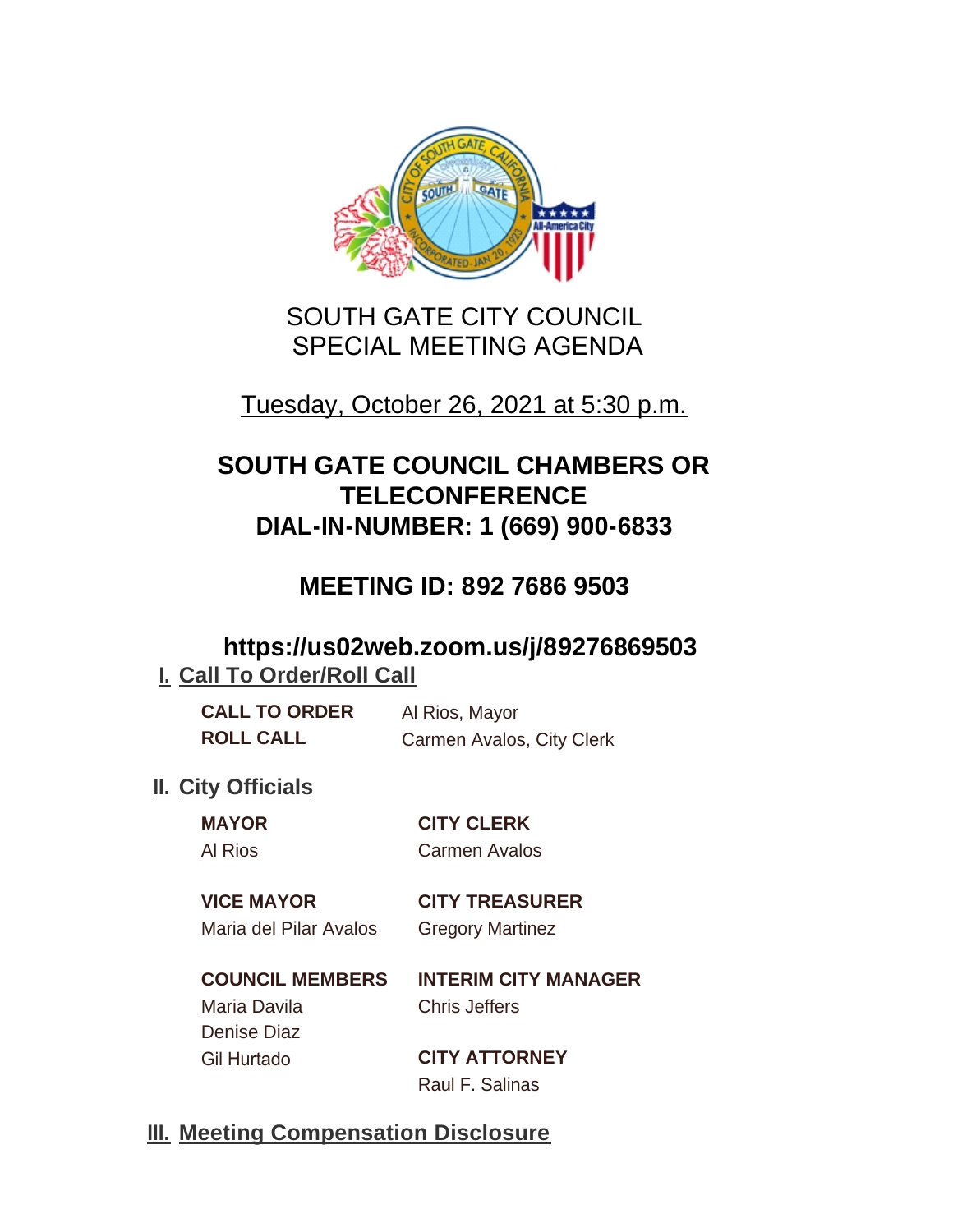Pursuant to Government Code Section 54952.3: Disclosure of compensation for meeting attendance by City Council Members is \$650 monthly regardless of the amount of meetings.

### **Closed Session: (ATTY) IV.**

#### **1. CONSIDER THE EMPLOYMENT OF A PUBLIC EMPLOYEE**

Pursuant to Government Code Section 54957 and 54957.6

a. City Manager

Documents:

#### CLOSED SESSION MEETING 10-26-2021.PDF

### **Special Meeting Adjournment V.**

I, Carmen Avalos, City Clerk, certify that a true and correct copy of the foregoing Meeting Agenda was posted on October 20, 2021 at 9:25 a.m., as required by law.

Carmen Avalos, CMC City Clerk

Materials related to an item on this Agenda submitted to the City Council after distribution of the agenda packet are available for public inspection in the City Clerk's Office

> 8650 California Avenue, South Gate, California 90280 (323) 563-9510 \* fax (323) 563-5411 \* [www.cityofsouthgate.org](http://www.cityofsouthgate.org/)

In compliance with the American with Disabilities Act, if you need special assistance to participate in the City Council Meetings, please contact the Office of the City Clerk.

Notification 48 hours prior to the City Council Meeting will enable the City to make reasonable arrangements to assure accessibility.